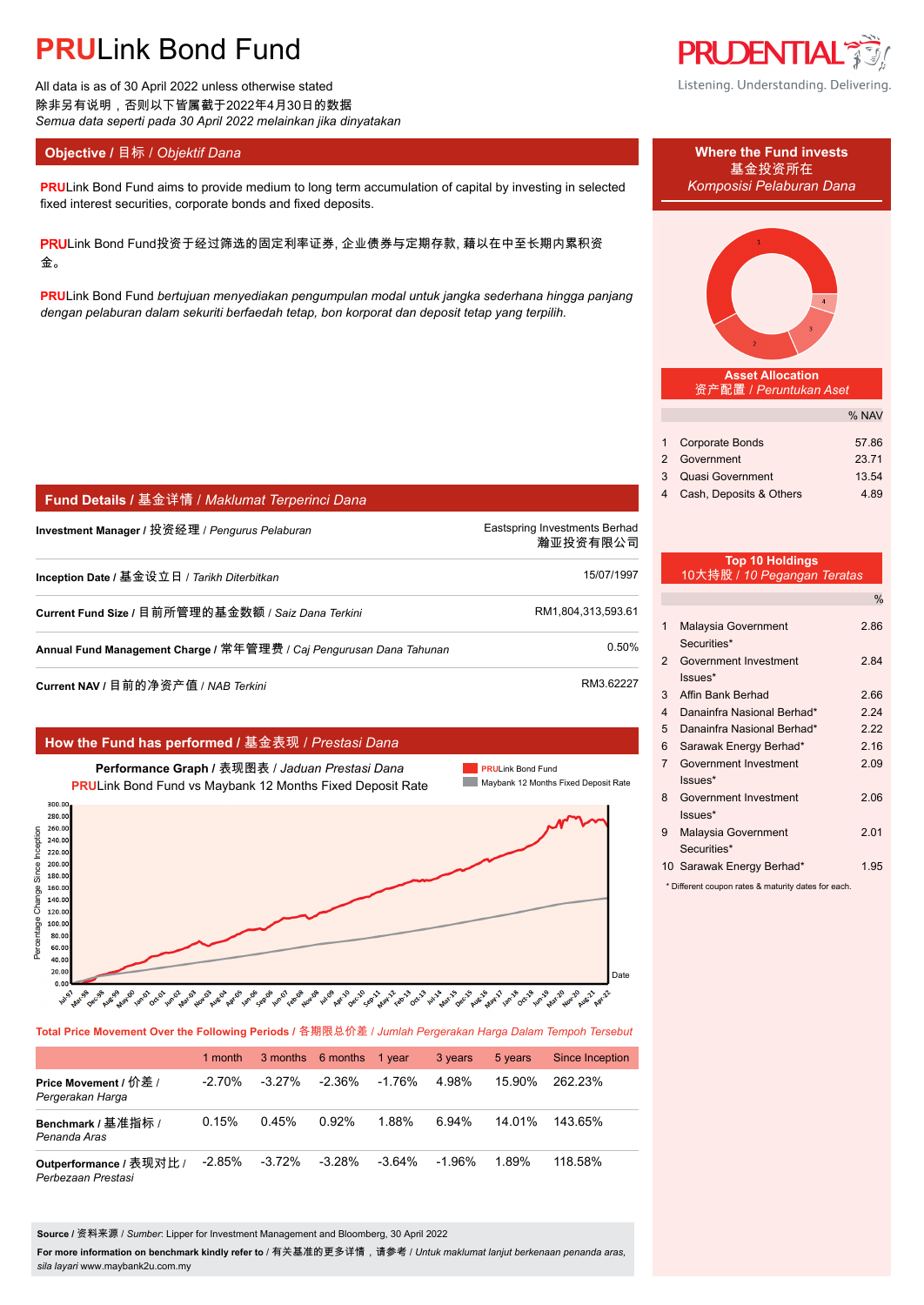All data is as of 30 April 2022 unless otherwise stated 除非另有说明,否则以下皆属截于2022年4月30日的数据 *Semua data seperti pada 30 April 2022 melainkan jika dinyatakan*

## **PRUDENTIAL** Listening. Understanding. Delivering.

### **Monthly Update /** 每月简报 / *Peningkatan Bulanan*

#### **Market Review /** 市场回顾 */ Tinjauan Bulanan*

As widely expected, the Fed raised its federal funds rate by 50bps to 0.75%-1.00% at its May 2022 FOMC meeting and revealed its plan to shrink its balance sheet by USD47.5 billion per month starting Jun 2022 before doubling the amount to USD95 billion after three months. At his press conference, Fed Chair Powell acknowledged that inflation could remain substantially elevated and signalled more half-point hikes in the coming meetings although a 75bps hike has been ruled out for now. Powell also reiterated that the US economy is very strong and well positioned to handle the planned rate hikes, an indication that reining in inflation remains the Fed's immediate focus.

Malaysia transitioned into the endemic phase in Apr 2022 and is in talks with other countries for the recognition of Malaysia's Covid-19 vaccination and test certificates. Meanwhile, requirements for the wearing of face masks outdoors, scanning of MySejahtera and pre-departure and on-arrival tests for fully vaccinated travellers have been scrapped effective 1 May 2022. These developments coupled with the availability of antiviral drugs for the treatment of infected adults at high risk of developing severe symptoms will continue to support economic recovery. Meanwhile, World Bank lowered Malaysia's 2022 GDP growth forecast to 5.5% from 5.8% previously, while IMF revised its global and ASEAN-5 growth forecasts to 3.6% and 5.3% from 4.4% and 5.6% previously to reflect the direct impact of the Russia-Ukraine war on top of the impediments from the Omicron variant. The IMF also warned that the tightening in advanced economy could exert pressure on capital flows in emerging markets.

Malaysia's MGS curve moved significantly higher in the month of Apr 2022. The yields of the 3-year, 5-year, 10-year and 15-year MGS rose 31bps, 53bps, 53bps and 59bps respectively to close the month at 3.49%, 3.92%, 4.38% and 4.83% respectively. Similarly, yields of MGII ended higher with yields of the 3-year, 5-year, 10-year and 15-year MGII increasing 53bps, 55bps, 49bps and 52bps respectively to end the month at 3.48%, 4.05%, 4.41% and 4.82% respectively.

美联储联邦公开市场委员会(FOMC)如市场广泛预期般在2022年5月份会议将联邦基准利率上调50个基点至0.75%-1.00%区间。与此同时,美联储透露将从 2022 年 6 月开始每月缩减资产负债表475 亿美元,三个月后将翻倍至 950 亿美元。美联储主席鲍威尔在新闻发布会上承认通胀可能会继续大幅上升,并放话表示接下来的会 议将各加息50个基点,尽管目前已经排除了加息 75 个基点的可能性。鲍威尔还重申,美国经济非常强劲且能够很好地应对计划中的加息行动,表明控制通胀仍然是美 联储的当务之急。

马来西亚自2022年4月起过渡至地方性流行病阶段,同时正与其他国家就承认大马新冠肺炎疫苗接种和检测证书展开谈判。此外,自2022年5月1日起,民众在户外不 强制戴口罩、无需扫描My Sejahtera二维码以及已接种疫苗旅客出入境无需检测。除了这些发展,抗病毒药物可用于治疗有严重症状高风险感染的成年人等利好将继 续支持经济复苏。与此同时,世界银行将大马2022 年国内生产总值增长预测从此前的 5.8%下调至 5.5%。另外,国际货币基金组织将全球和东盟五国的增长预测从之 前的 4.4% 和 5.6%下调至 3.6% 和 5.3%,以反映Omicron变异体带来的逆风以外,俄乌战争的直接影响。该组织还警告说,发达经济体的经济紧缩可能会对新兴市场 的资本流动构成压力。

大马政府债券收益率曲线于2022年4月走高。3年、5年、10年和15年大马政府债券收益率分别上涨31、53、53和59个基点,以3.49%、3.92%、4.38%和4.83%结束 当月的交易。与此同时,大马政府投资票据收益率也扬升,3年、5年、10年和15年大马政府投资票据分别走高53、55、49和52个基 点,以3.48%、4.05%、4.41%和4.82%挂收。

*Seperti yang dijangkakan secara meluas, Fed menaikkan kadar dana persekutuannya sebanyak 50 mata asas kepada 0.75% hingga 1.00% semasa mesyuarat FOMC Mei 2022 dan mendedahkan rancangannya untuk mengecilkan kunci kira-kira sebanyak USD47.5 bilion sebulan bermula Jun 2022 sebelum menggandakan jumlah tersebut kepada USD95 bilion selepas tiga bulan. Sewaktu sidang akhbarnya, Pengerusi Fed, Powell mengakui bahawa inflasi boleh terus meningkat dengan ketara dan mengisyaratkan kenaikan lebih dari separuh mata dalam mesyuarat akan datang walaupun kenaikan 75 mata asas telah ditolak buat masa ini. Powell juga menegaskan bahawa ekonomi AS sangat kukuh dan berada pada kedudukan yang baik untuk mengendalikan kenaikan kadar yang dirancang, satu petunjuk bahawa mengekang inflasi kekal sebagai tumpuan serta merta Fed.*

*Malaysia beralih ke fasa endemik pada April 2022 dan sedang berbincang dengan negara lain untuk pengiktirafan sijil ujian dan vaksinasi Covid-19 Malaysia. Sementara itu, keperluan untuk memakai pelitup muka di luar rumah, pengimbasan MySejahtera dan ujian sebelum berlepas dan semasa ketibaan ke atas pengembara yang lengkap divaksin telah dibatalkan berkuat kuasa 1 Mei 2022. Perkembangan ini ditambah dengan ketersediaan ubat antivirus bagi rawatan orang dewasa yang dijangkiti dan yang berisiko tinggi mengalami gejala teruk akan terus menyokong pemulihan ekonomi. Sementara itu, Bank Dunia menurunkan unjuran pertumbuhan KDNK Malaysia 2022 kepada 5.5% daripada 5.8% sebelum ini, manakala IMF menyemak semula unjuran pertumbuhan global daripada 3.6% kepada 4.4% dan ASEAN-5 daripada 5.3% kepada 5.6% untuk mencerminkan impak langsung Perang Ukraine-Rusia di samping halangan berikutan varian Omicron. IMF juga memberi amaran bahawa pengetatan melibatkan ekonomi maju boleh memberi tekanan kepada aliran modal dalam pasaran memuncul.*

*Keluk MGS Malaysia bergerak lebih tinggi dengan ketara pada bulan April 2022. Hasil MGS 3 tahun, 5 tahun, 10 tahun dan 15 tahun masing-masing meningkat 31 mata asas, 53 mata asas, 53 mata asas dan 59 mata asas lalu menutup bulan dagangan pada 3.49%, 3.92%, 4.38% dan 4.83%. Begitu juga, hasil MGII berakhir lebih tinggi dengan hasil MGII 3 tahun, 5 tahun, 10 tahun dan 15 tahun masing-masing meningkat 53 mata asas, 55 mata asas, 49 mata asas dan 52 mata asas lalu mengakhiri bulan dagangan pada 3.48%, 4.05%, 4.41% dan 4.82%.*

#### **Market Outlook /** 市场展望 */ Gambaran Bulanan*

Malaysia's Mar 2022 headline inflation rate came in unchanged at 2.2% YoY as higher Food & Non-Alcoholic Beverages (+4.0% YoY) and Transportation (+2.6% YoY) inflations were partially offset by a softer growth in Housing , Water, Electricity, Gas and Other Fuels (+0.9% YoY) prices. Having said that, core inflation accelerated further to 2.0% YoY (Feb 2022: +1.8% YoY), a reflection of the broadening increase in prices of goods and services. Overall inflationary risk remains tilted to the upside although the government's commitment to ensure price stability of basic necessities could help mitigate some pressure . For 2022, full year inflation is expected to remain modest, coming in within BNM's forecast of 2.2% to 3.2%.

Markets across the globe remained highly volatile in Apr 2022, driven predominantly by higher rate hike expectations across developed markets and the ongoing geopolitical conflicts. We note that the concern over tighter global financial conditions has started to be reflected in the FX weakness and volatility in emerging economies, exerting pressure on central banks to re-assess their monetary policy stance. In Malaysia, the sovereign yield curve shifted much higher in the month of Apr 2022 despite inflationary pressure staying relatively muted thus far. In the near term, volatilities in the global market are expected to persist as sentiments continue to be weighed by concerns on global growth outlook and inflation outlook on the back of the on-going Russia-Ukraine war and China's strict Covid-19 containment measures. For 2022, we believe the main themes surrounding the Malaysian bond market are Malaysia's economic growth , inflationary pressures and monetary policy normalization, potential general elections as well as the supply-demand dynamics.

There will be three auctions in the month of May 2022, the new 30 Y MGII 05/52, the re-opening of the 10-year MGS 07/32 and the re-opening of the 3-year MGII 10/25. While there is still ample liquidity in the system, the outcome of these auctions is likely to be influenced by prevailing market sentiment. On the corporate front, we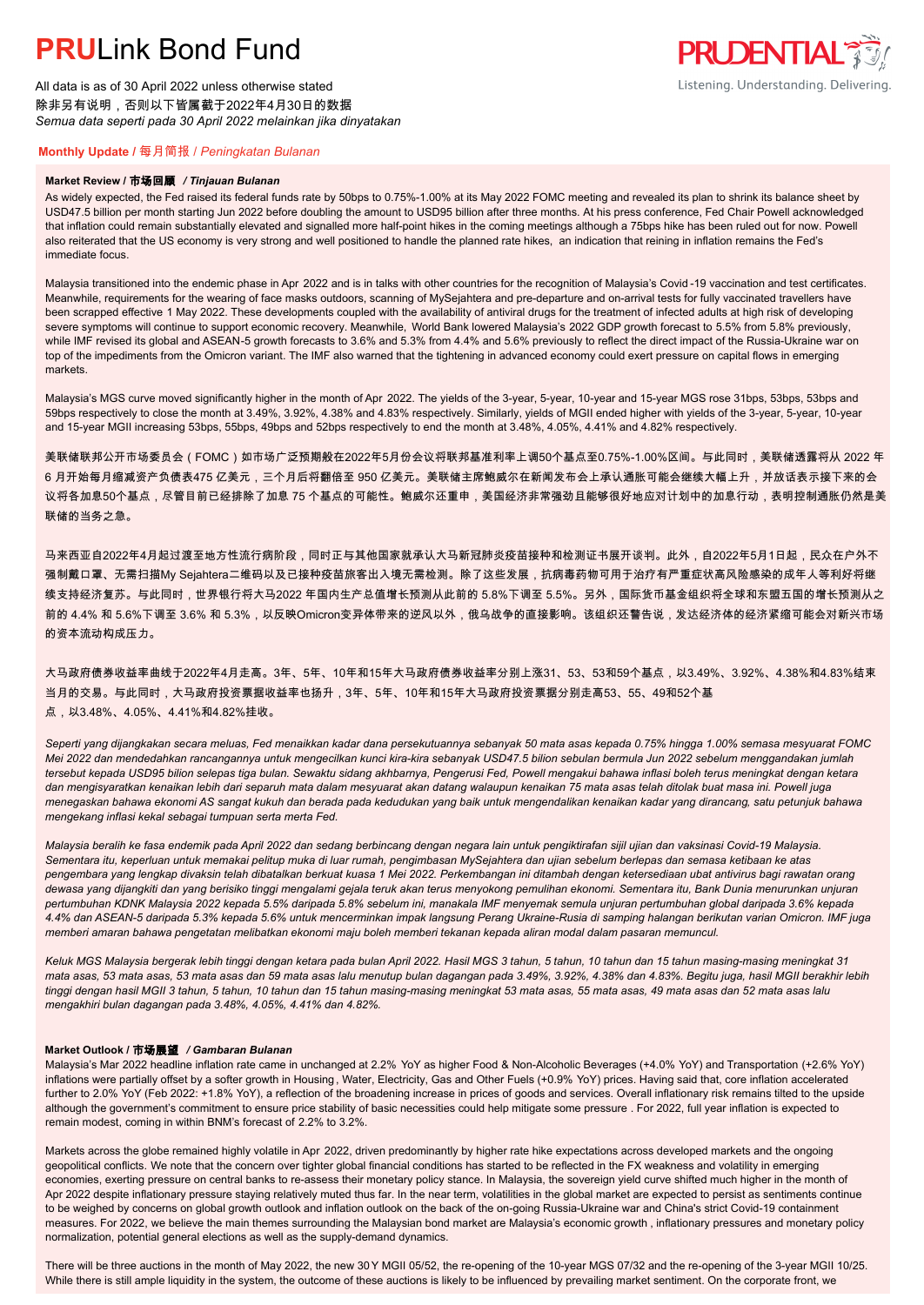All data is as of 30 April 2022 unless otherwise stated 除非另有说明,否则以下皆属截于2022年4月30日的数据 *Semua data seperti pada 30 April 2022 melainkan jika dinyatakan*

expect mixed demand for corporate bonds as investors continue to be selective in their investments.

马来西亚2022年3月总体通货膨胀率按年保持不变在2.2%。食品与非酒精饮料和运输走高,按年分别起+4.0%和+2.6%;但住房、水、电、天然气和其他燃料价格(按 年+0.9%)增长放缓部分抵消了其他类别走高带来的影响。尽管如此,核心通货膨胀按年进一步加速到2.0%,比较2022年2月的是按年+1.8%;反映商品和服务价格广 泛上涨。虽然政府承诺确保基本必需品价格稳定或有助于缓解一些压力,总体通胀风险仍倾向于走高。2022 年全年通胀预计保持温和,处于国行预测的 2.2% 至 3.2% 范围内。

**PRUDENTIAL** 

Listening. Understanding. Delivering.

2022 年 4月,全球市场走势依然如过山车般波动,主要由发达市场的升息预期升温和持续的地缘政治冲突驱动。我们注意到,市场对全球金融状况趋紧的担忧已开始 反映在新兴经济体疲软和波动的外汇走势上,并为各国央行重新评估货币政策立场带来了压力。在马来西亚,尽管通胀压力迄今相对温和,主权收益率曲线于2022 年 4 月进一步走高。短期内,持续上演的俄乌战争和中国实施的严格Covid-19 遏制措施对全球增长和通胀前景带来的担忧继续打压市场情绪;在此情景下,全球市场预 计将持续波动。2022 年,我们认为围绕马来西亚债券市场的主要主题包括大马经济增长、通胀压力和货币政策正常化、潜在的全国大选以及供需动态。

2022年5月将有三项招标,包括30年期大马政府投资票据05/52的全新发行、10年期大马政府债券07/32以及3年期大马政府投资票据10/25的增额发行。尽管系统中仍 有充裕的流动性,这些招标的结果料将取决于当前的市场情绪。企业债券方面,我们预料市场对企业债券的需求将参差不齐,因为投资者继续在投资方面保持选择 性。

*Kadar inflasi utama Mac 2022 Malaysia tidak berubah pada 2.2% YoY apabila angka inflasi Makanan & Minuman Bukan Beralkohol (+4.0% YoY) dan Pengangkutan (+2.6% YoY) yang lebih tinggi telah diimbangi sebahagiannya oleh pertumbuhan yang lebih perlahan dalam Perumahan, Air, Elektrik, Harga Gas dan Bahan Api Lain (+0.9% YoY). Namun begitu, inflasi teras terus meningkat kepada 2.0% YoY (Feb 2022: +1.8% YoY), mencerminkan peningkatan harga barangan dan perkhidmatan yang meluas. Keseluruhan risiko inflasi kekal meningkat walaupun komitmen kerajaan untuk memastikan kestabilan harga barang keperluan asas dapat membantu mengurangkan tekanan. Bagi 2022, inflasi setahun penuh dijangka kekal sederhana, berada dalam unjuran BNM sebanyak 2.2% hingga 3.2%.*

*Pasaran di seluruh dunia masih lagi sangat tidak menentu pada April 2022, didorong terutamanya oleh jangkaan kenaikan kadar yang lebih tinggi di seluruh pasaran maju dan konflik geopolitik yang berterusan. Kami menyedari bahawa kebimbangan terhadap keadaan kewangan global yang lebih ketat telah mula dicerminkan oleh kelemahan pertukaran asing (FX) dan volatiliti ekonomi memuncul, lalu memberikan tekanan kepada bank pusat untuk menilai semula pendirian dasar monetari. Di Malaysia, keluk hasil kerajaan berubah lebih tinggi pada bulan April 2022 walaupun tekanan inflasi secara relatifnya tidak berubah setakat ini. Dalam jangka terdekat, volatiliti pasaran global dijangka akan berterusan kerana sentimen terus ditekan oleh kebimbangan terhadap prospek pertumbuhan global dan prospek inflasi dilatari perang Rusia-Ukraine yang berlanjutan dan langkah-langkah pembendungan Covid-19 yang ketat oleh China. Bagi tahun 2022, kami percaya tema utama yang menyelubungi pasaran bon Malaysia ialah pertumbuhan ekonomi Malaysia, tekanan inflasi dan penormalan dasar monetari, kemungkinan berlangsungnya pilihan raya umum serta dinamik penawaran-permintaan.*

*Terdapat tiga lelongan pada bulan Mei 2022, MGII baharu 30 tahun 05/52, pembukaan semula MGS 10 tahun 07/32 dan pembukaan semula MGII 3 tahun 10/25. Walaupun kecairan dalam sistem masih lebih dari mencukupi, hasil lelongan tersebut mungkin dipengaruhi oleh sentimen pasaran semasa. Meninjau korporat, kami menjangkakan permintaan ke atas bon korporat bercampur-campur kerana pelabur terus selektif dengan pelaburan mereka.*

#### **Fund Review & Strategy /** 基金表现评论与投资策略 */ Tinjauan dan Strategi Dana*

The Fund returned -2.70% for the month, underperforming the benchmark return of 0.15% by 2.85%. Year-to-date, the Fund returned -3.46%, underperforming the benchmark return of 0.61% by 4.07%.

The underperformance in the month was attributed to the significantly higher in bond yields across all tenors. Markets across the globe remained highly volatile in April 2022, driven predominantly by higher rate hike expectations across developed markets and the ongoing geopolitical conflicts.

In the near term, we still see bonds facing headwinds on the back of expected sustainable economic recovery, unfavourable demand-supply dynamics, Russian-Ukraine crisis and inflationary pressures. Going forward, we believe the performance of the bond market will continue to be dictated by economic data, supply- demand dynamics, as well as global risk sentiment.

We continue to be prudent in our credit selection. Given the expected improvement in credit conditions we may selectively increase our exposure to sectors that have turned the corner.

检讨月份下,此基金的回酬为-2.70%,跑输取得0.15%回酬的基准2.85%。年度至今,基金的回酬是-3.46%,较基准逊色4.07%,基准的是0.61%。

检讨月份表现逊色是因为所有期限的债券收益率显著走高。2022年4月,全球市场持续剧烈波动,主要受发达市场加息预期升温和地缘政治冲突延烧影响。

短期内,我们仍认为债券将面临逆风,因为经济预计可持续复苏、供需动态不利、俄乌危机和通胀压力冲击。展望未来,我们认为债券市场的表现将继续由经济数据、供需动态以及全 球风险情绪所主导。

#### 我们继续审慎选择信贷。鉴于信贷状况预期改善,我们或选择性增持表现好转的领域。

*Dana mencatat pulangan -2.70% untuk bulan ini, tidak mengatasi pulangan penanda aras 0.15% sebanyak 2.85%. Sejak awal tahun hingga kini, Dana mengembalikan -3.46%, tidak mengatasi pulangan penanda aras 0.61% sebanyak 4.07%.*

Prestasi merosot pada bulan tersebut disebabkan oleh hasil bon yang ketara lebih tinggi merentas semua tenor. Pasaran di segenap benua kekal amat tidak menentu pada April 2022, didorong *terutamanya oleh jangkaan kenaikan kadar yang lebih tinggi merentangi pasaran maju dan konflik geopolitik yang berterusan.*

*Dalam tempoh terdekat, kami masih melihat bon menghadapi masalah berikutan jangkaan pemulihan ekonomi yang mampan, dinamik permintaan-penawaran yang suram, krisis Rusia-Ukraine dan tekanan inflasi. Melangkah ke hadapan, kami percaya prestasi pasaran bon akan terus ditentukan oleh data ekonomi, dinamik penawaran-permintaan, serta sentimen risiko global.*

*Kami terus berhemat dalam pemilihan kredit. Memandangkan jangkaan keadaan kredit akan semakin baik, kami mungkin akan lebih meningkatkan pendedahan kepada sebilangan sektor yang sudah pun pulih.*

**Source /** 资料来源 / *Sumber*: Fund Commentary, April 2022, Eastspring Investments Berhad

**Disclaimer**